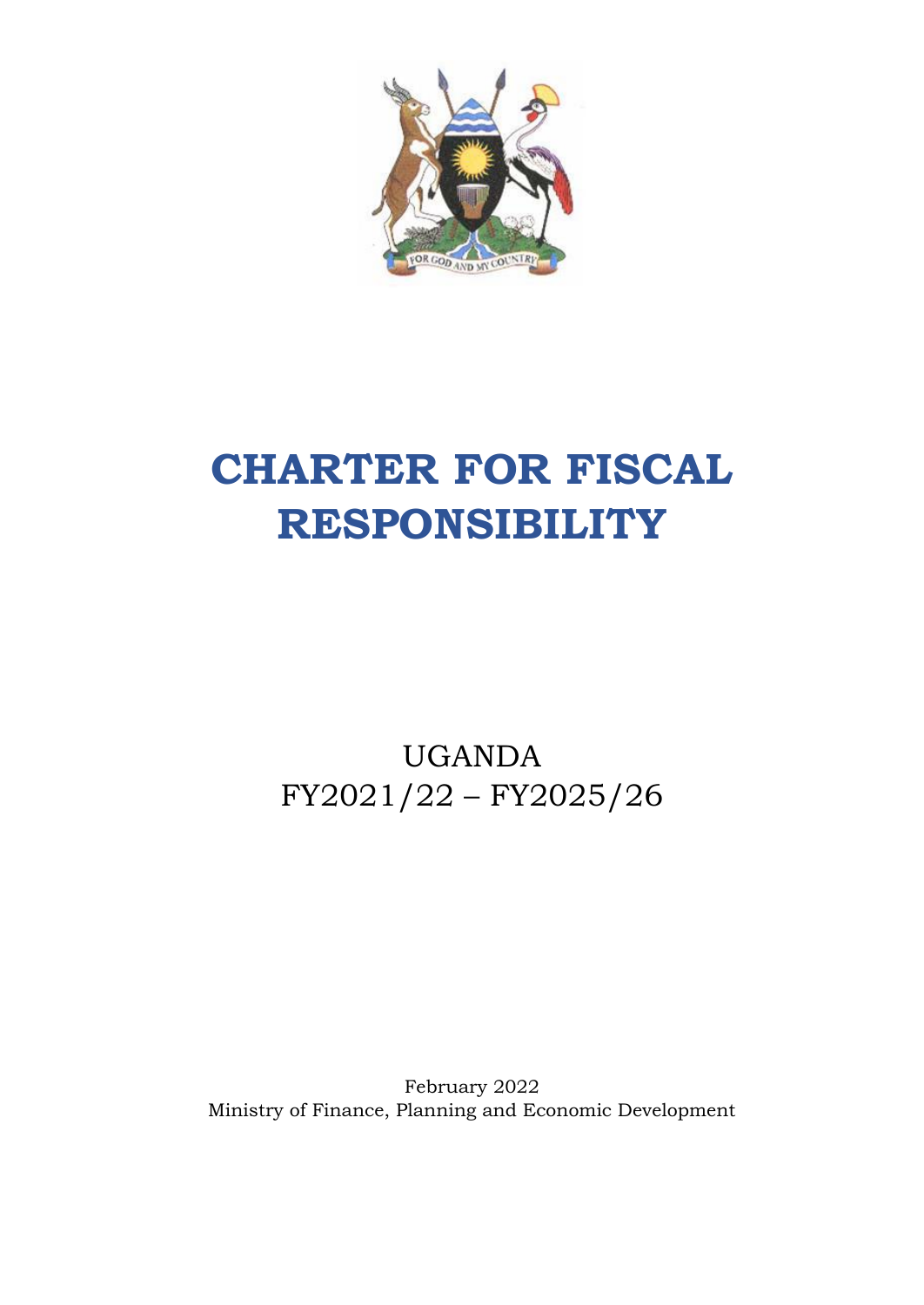

Pursuant to the PFM Act, 2015 (Section 5(2)), I present to you the Charter for Fiscal Responsibility as approved by Parliament on the 27<sup>th</sup> of January, 2022.

Matia Kasaija (MP)

**MINISTER OF FINANCE, PLANNING AND ECONOMIC DEVELOPM**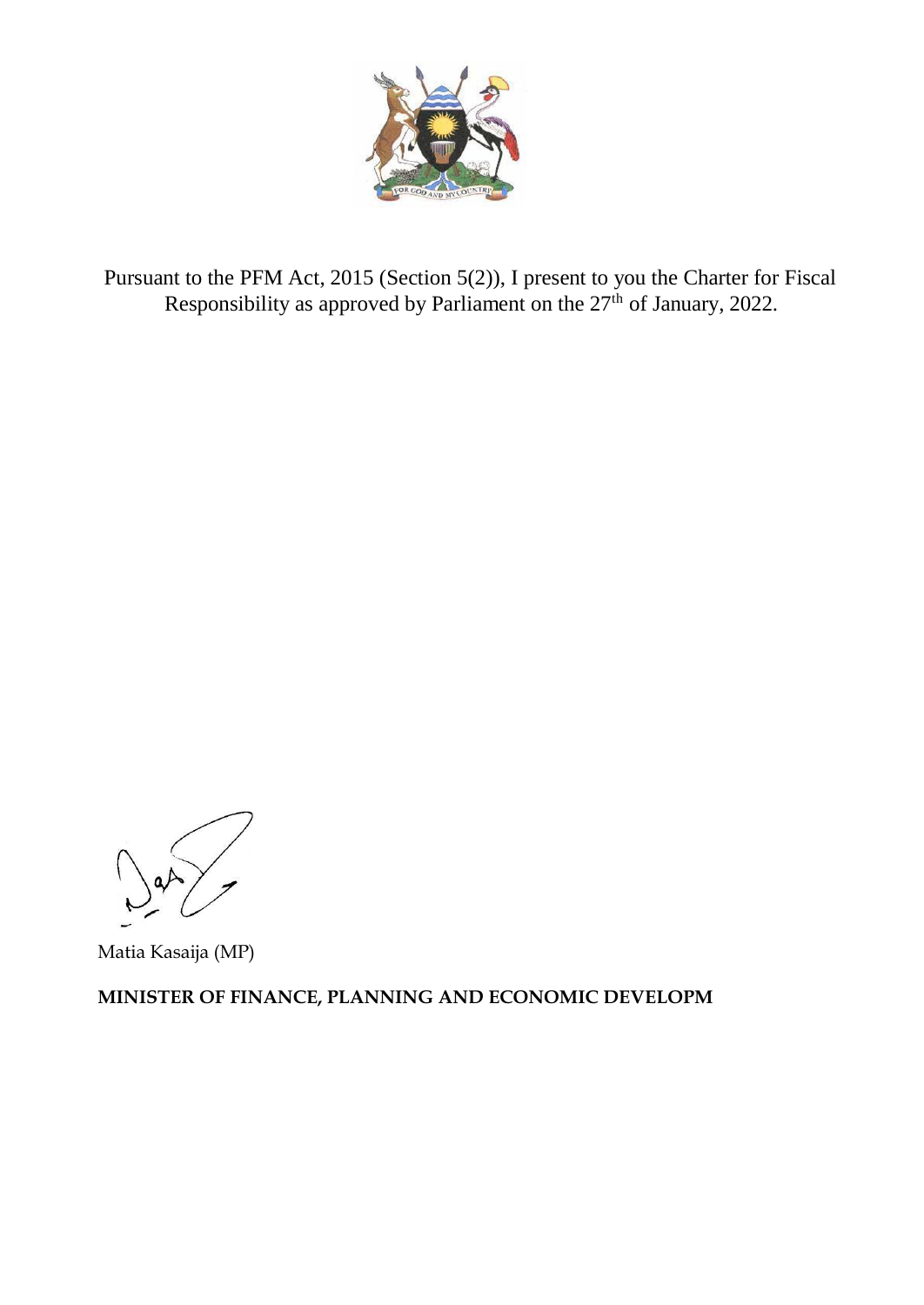# **CONTENTS**

Chapter 1 Introduction

Chapter 2 Legislative basis

Chapter 3 Statement of fiscal policy objectives

Chapter 4 Methodology for assessing fiscal performance

Chapter 5 Sources of data to be used for reporting Fiscal Performance

Chapter 6 Consistency of the Fiscal objectives with the principles of Fiscal Policy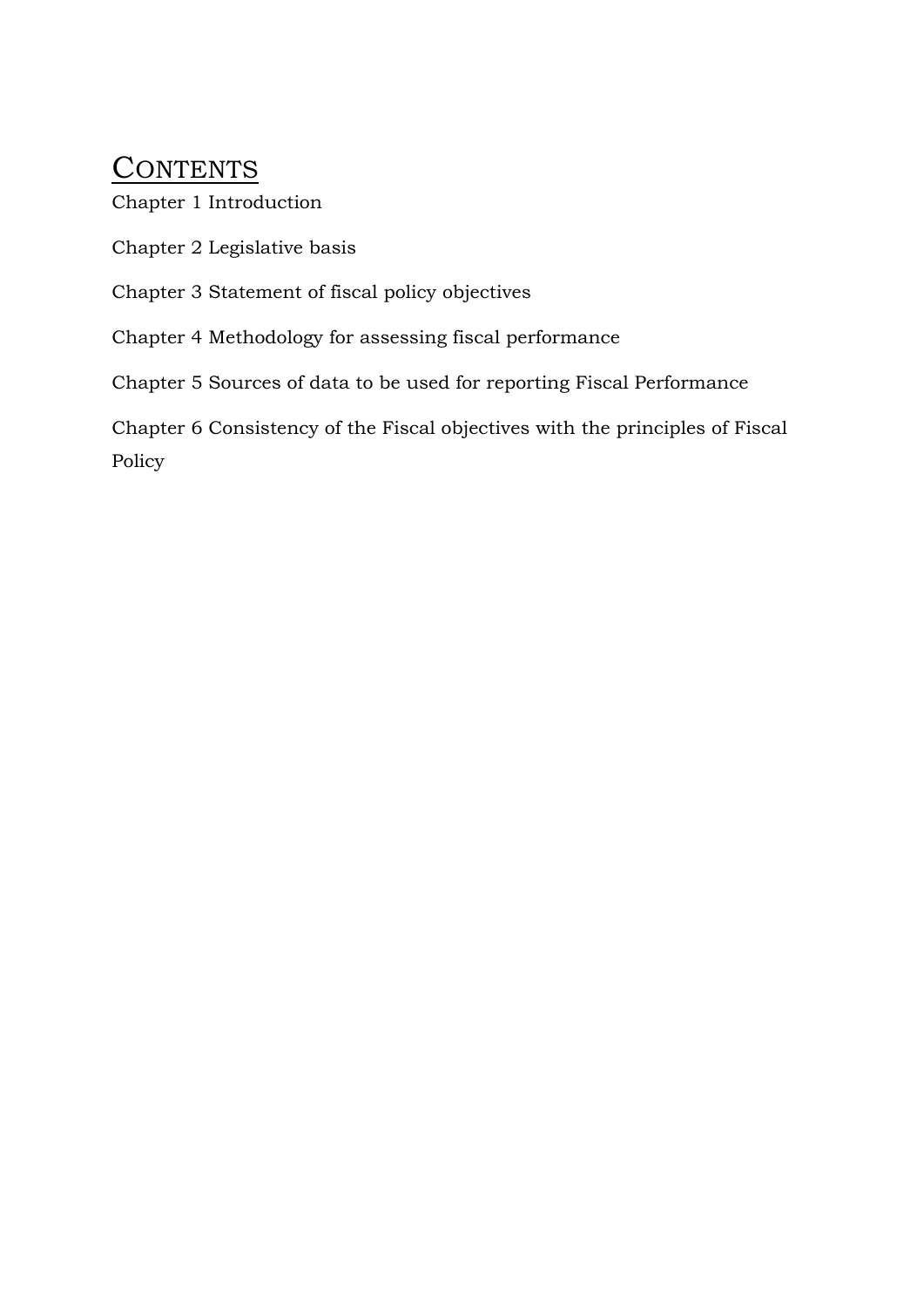#### **CHAPTER 1: INTRODUCTION**

- 1.1 This is the second Charter for Fiscal Responsibility ("the Charter") that will run for the period FY2021/22 – FY2025/26.
- 1.2 The purpose of the Charter is to provide Government's fiscal policy objectives in the next five years that will ensure sustainable delivery of the country's goal of socioeconomic transformation resulting in increased household incomes and improved quality of life of Ugandans.
- 1.3 This Charter sets out Government's commitment to managing fiscal policy in accordance with clear and measurable objectives that are consistent with the following fiscal principles;
	- i. Sufficiency in revenue mobilisation to finance Government programmes.
	- ii. Maintenance of prudent and sustainable levels of public debt.
	- iii. Ensuring that the fiscal balance, when calculated without petroleum revenues, is maintained at a sustainable level over the medium term.
	- iv. Management of revenues from petroleum resources and other finite natural resources for the benefit of current and future generations.
	- v. Management of fiscal risks in a prudent manner.
	- vi. Consistency of the Medium Term Expenditure Framework with the National Development Plan.
	- vii. Efficiency, effectiveness and value for money in expenditure.
- 1.4 This Charter takes into consideration the start of commercial oil production in FY2024/25, therefore the measurable fiscal objectives are mindful of the existance of petroleum revenues in the medium term fiscal framework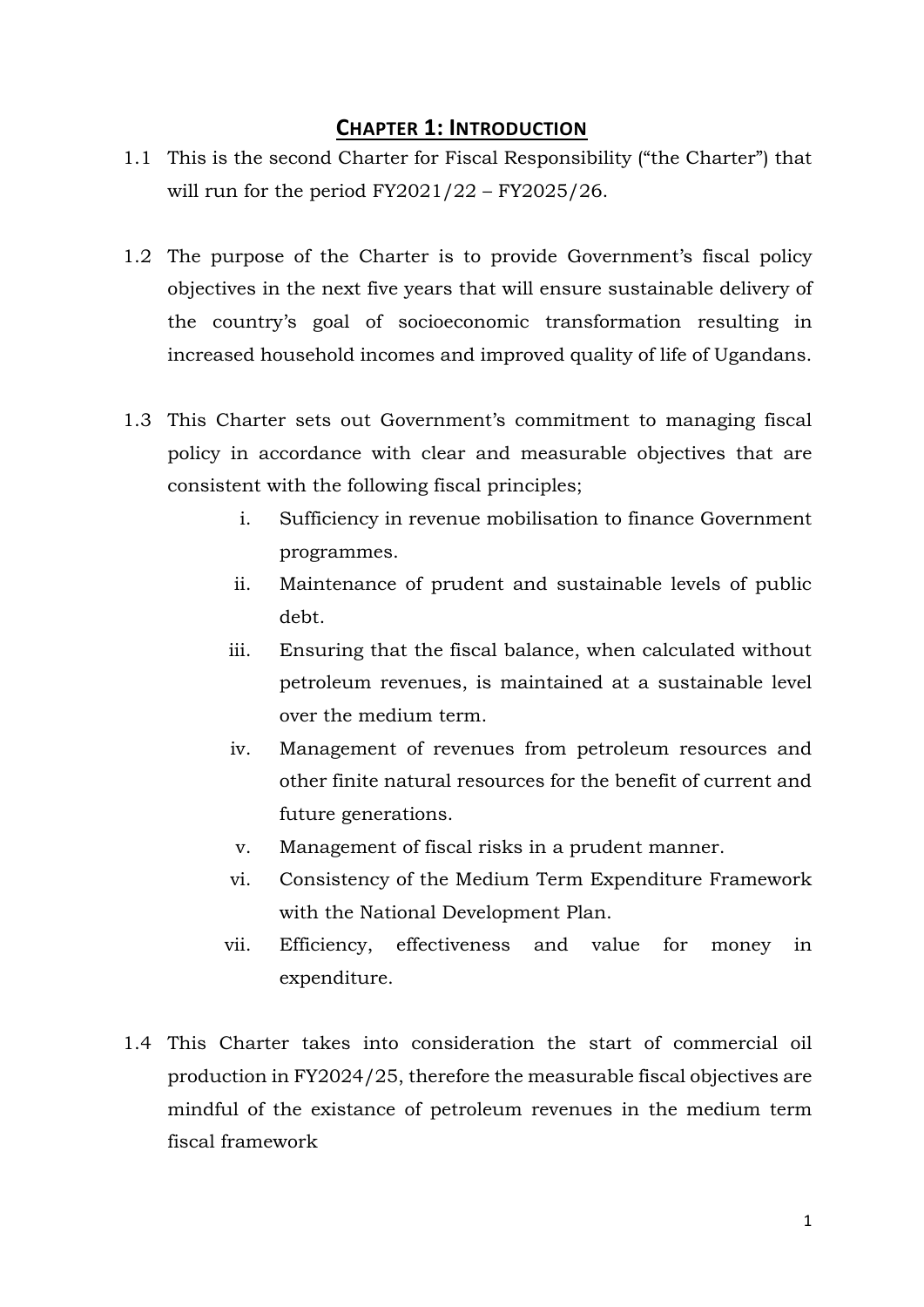#### **CHAPTER 2: LEGISLATIVE BASIS**

- 2.1 The Public Finance Management Act (2015) sets out a legal framework for economic management to ensure macroeconomic stability. Section 4(2) of the PFM Act (2015) states the principles that must be based upon while setting Government's fiscal objectives.
- 2.2 Section 4(3) of the PFM Act requires that the Minister of Finance, Planning and Economic Development (The Minisiter) prepares a Charter for Fiscal Responsibility in which he/she shall set measurable fiscal objectives based on the fiscal principles.
- 2.3 Section 5 of the PFM Act gives guidelines on how and when to prepare the Charter, whose responsibility it is and what the contents should be. Section 5(1) of the PFM Act requires the Minister to submit the Charter to Parliament, not later than three months after the first sitting of Parliament after a general election, for approval. Section 5(2) states that the Charter shall be published not later than one month after approval by Parliament or such a time as may be determined by Parliament.
- 2.4 Section 6 of the PFM Act requires Cabinet to adhere to the Charter while making decisions with implications on public finances.
- 2.5 Section 7 of the PFM Act gives guidance on circumstances under which deviations from objectives of the Charter can occur. It also states the procedures for such deviations.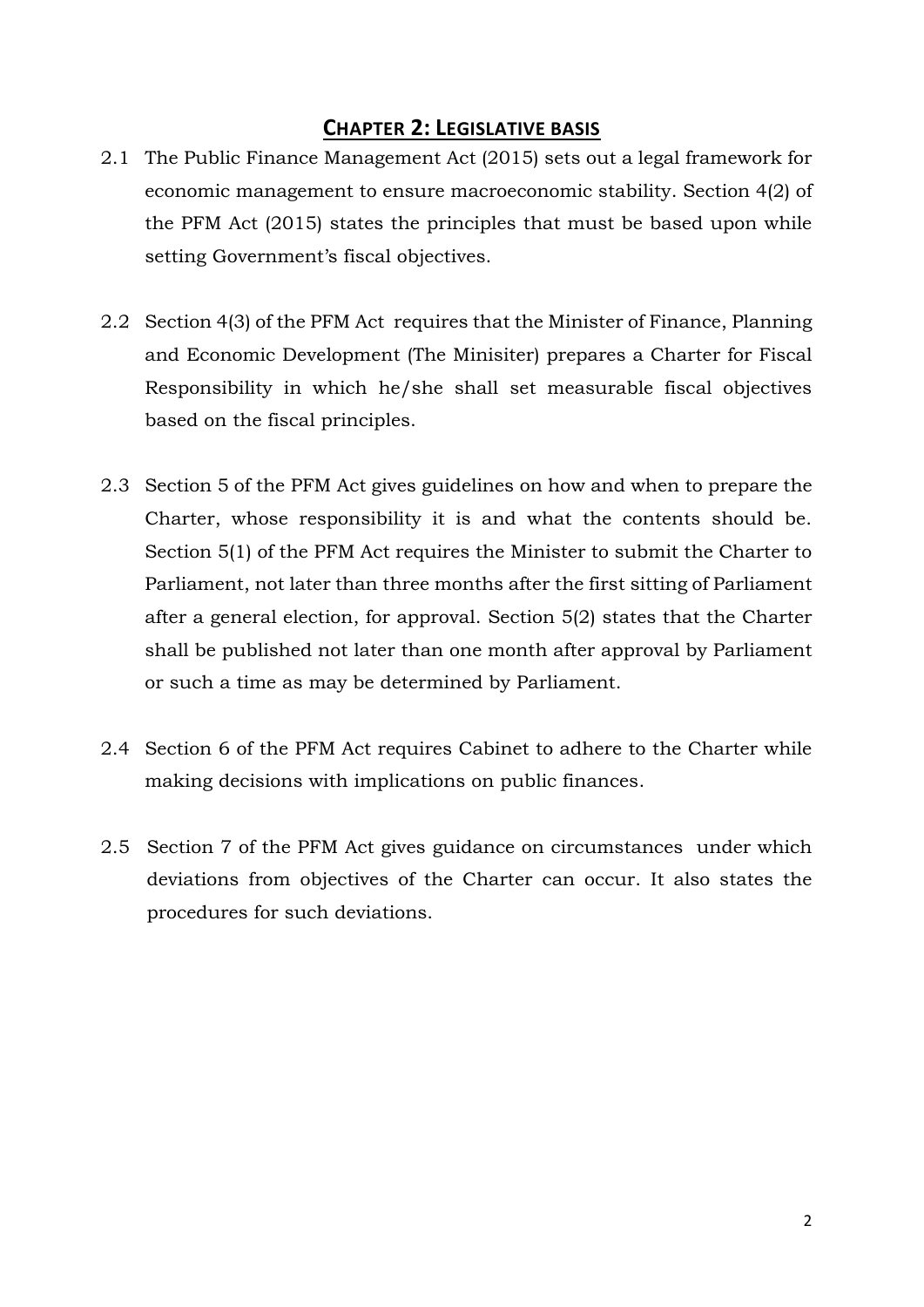#### **CHAPTER 3: STATEMENT OF FISCAL POLICY OBJECTIVES**

3.1 To support the socioeconomic transformation agenda while ensuring macroeconomic stability and fiscal sustainability during the period FY2021/22 – FY2025/26, Government shall adopt the following measurable fiscal objectives;

#### **Objective 1: Public Debt**

*a. Total Public debt in Norminal terms is reduced to below 50% of GDP by financial year 2025/26.*

Public debt has been maintained at sustainable levels, despite the significant investment in infrastrucutre during the first and second National Development Plans (NDP I and NDP II). However, the advent of COVID-19 constrained tax revenues and created additional expenditure pressures, leading to an increase in nominal public debt from from 35.3% of GDP in FY2018/19 to an estimated 49.9% by the end of FY2020/21. This ratio is projected to go slightly above the 50% policy threshold by the end of FY2021/22 and to peak at 53.1% in FY2022/23, before gradually reducing to below 50% by the end of FY2025/26 as shown in the table below:

|                                      | <b>FY2021/22</b> | FY2022/23 | FY2023/24 | <b>FY2024/25</b> | FY2025/26 |
|--------------------------------------|------------------|-----------|-----------|------------------|-----------|
| <b>Nominal Debt to</b><br><b>GDP</b> | 52.7%            | 53.1%     | 52.4%     | 51.2%            | 49.3%     |

*b. Total domestic debt interest payments to total revenues (excluding grants) is reduced to 12.5%:*

The domestic interest payments to total revenues indicator helps to assess the ability of government to meet maturing obligations. To foster debt sustainability, and ensure that government is able to pay its obligations as and when they fall due, this objective is essential. It is also consistent with the Public Debt Management Framework FY 2018/19-2022/23 with the path shown below: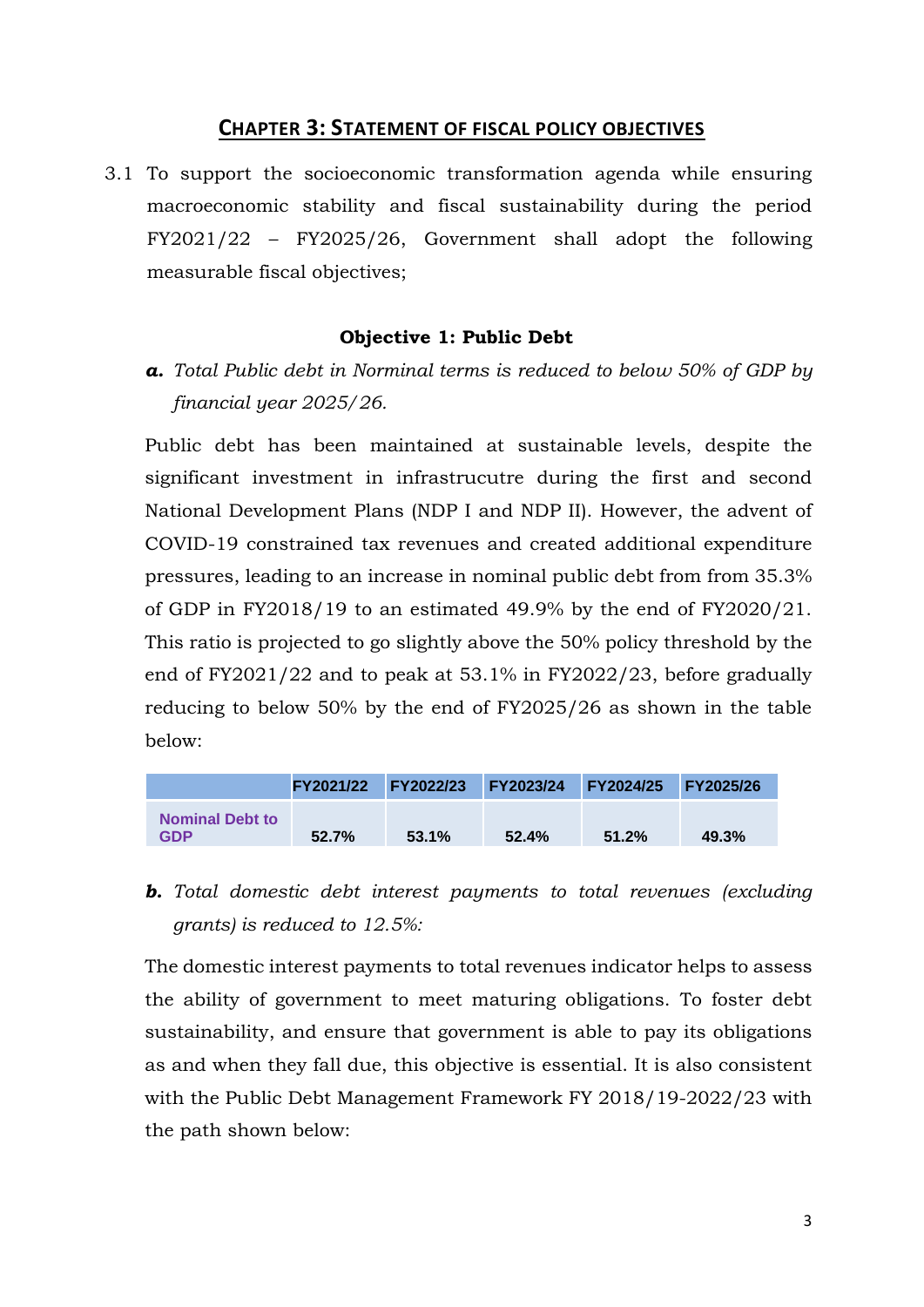|                                                                      | FY2021/22 FY2022/23 |       | FY2023/24 | <b>FY2024/2</b><br>h | <b>FY2025/2</b> |
|----------------------------------------------------------------------|---------------------|-------|-----------|----------------------|-----------------|
| <b>Total domestic debt</b><br>interest payments to<br>total revenues | 15.2%               | 14.6% | 14.1%     | $13.6\%$             | 12.5%           |

#### *c. Nominal Publicly guaranteed debt to GDP is maintained below 5%*

Contingent liabilities pose a fiscal risk to the government. A contingent liability is a payment obligation that only arises if a particular event occurs. These contingent liabilities include guarantees by government and may result in expenditure to settle the confirmed obligations in case they arise. To ensure Uganda's total public debt exposure remains sustainable, the nominal pulicly guaranteed debt to GDP will be maintained below 5%.

#### *d. Government borrowing from the Bank of Uganda*

The Government may borrow from the Bank of Uganda only in accordance with section 36 (5)(a) and (b) of the Public Finance Management Act, 2015 as amended and section 33 of the Bank of Uganda Act. This will support efforts to maintain macroeconomic stability.

#### **Objective 2: Fiscal balance**

*a. The Overall Fiscal Balance including grants should gradually adjust to a deficit not exceeding 3.0 percent of non-oil GDP by financial year 2025/26.*

To achieve this objective, Government will enhance its revenue effort through closing loopholes in collection, as well as improve choice and timely implementation of public projects that will generate growth and create jobs.

The following table provides a path of the fiscal deficits that Government shall adhere to in order to ensure that fiscal deficit reduces to 3.0% and nominal public debt reduces to below 50% of GDP by financial year 2025/26.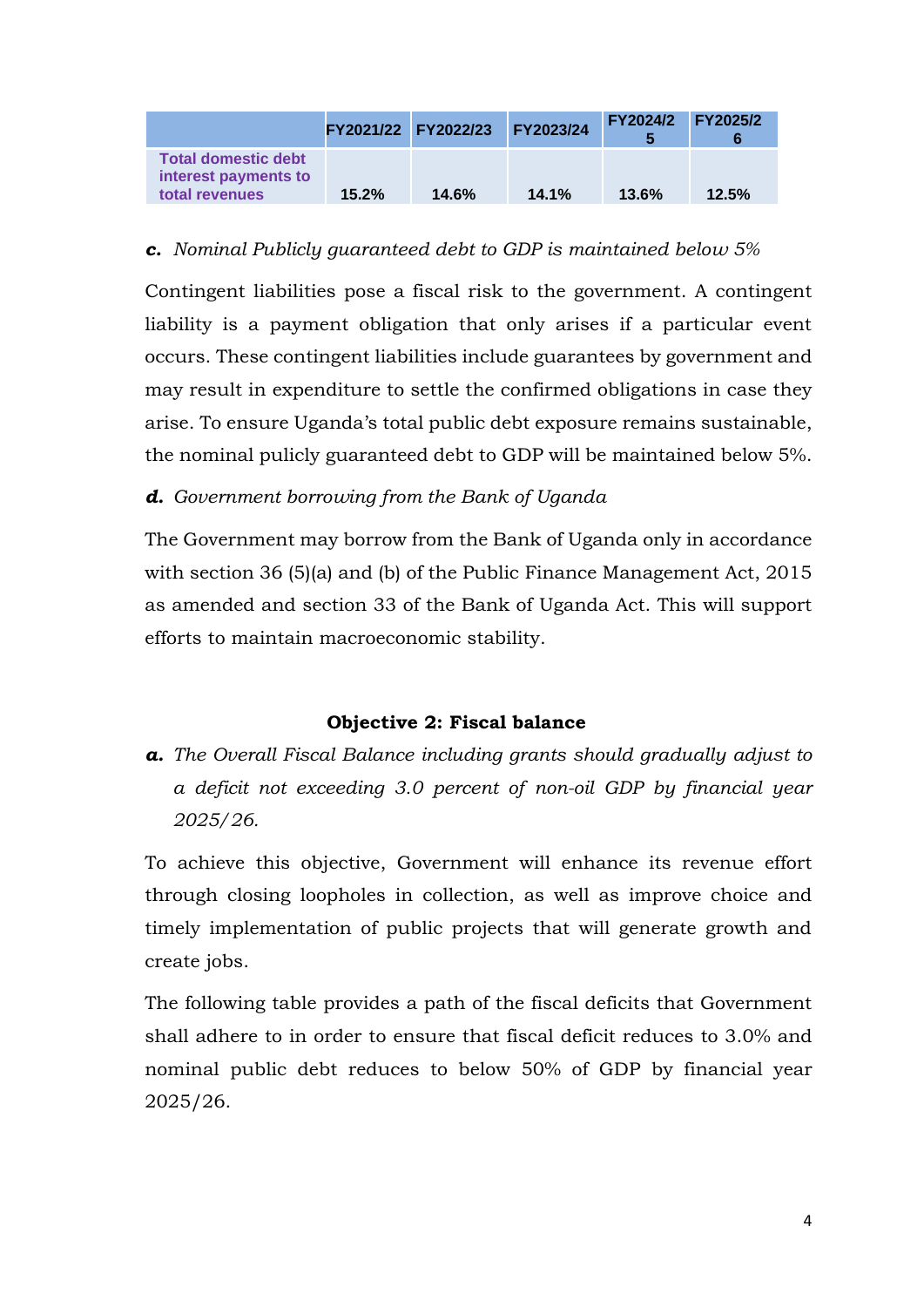|                                                                                    | FY2021/22 | FY2022/23 | FY2023/24 | FY2024/25 | FY2025/26 |  |
|------------------------------------------------------------------------------------|-----------|-----------|-----------|-----------|-----------|--|
| <b>Overall Fiscal</b><br><b>Balance Including</b>                                  |           |           |           |           |           |  |
| <b>Grants</b>                                                                      | $-6.4%$   | $-5.2%$   | $-4.6%$   | $-4.2%$   | $-3.0%$   |  |
| <b>b.</b> The ratio of Non-oil revenue to GDP shall grow by atleast 0.5 percentage |           |           |           |           |           |  |

*points on an annual basis*

According to section 4(3) of the PFMA, 2015, the Minister is mandated to set measurable fiscal objectives based on fiscal principles highlighted in section 4(2) of the PFMA,2015. The first fiscal principle as per section 4(2) is "sufficiency in revenue mobilisation to finance government programmes".

To enhance revenue effort by Government, this rule will be implemented as shown in the table below:

|                                  | FY2021/22 | FY2022/23 | FY2023/24 | FY2024/25 | <b>FY2025/26</b> |
|----------------------------------|-----------|-----------|-----------|-----------|------------------|
| Non-oil revenue to<br><b>GDP</b> | 13.8%     | 14.4%     | 14.9%     | 15.4%     | 15.9%            |

*c. The growth rate in recurrent spending as a percentage of GDP shall not exceed the growth rate of revenue (excluding oil) as a percentage of GDP.*

This fiscal objective will ensure that the rise in recurrent spending matches the efficiency in revenue mobilisation. This will ensure that expenditure increases are in line with growth in revenue collections.

### **Objective 3: Petroleum Fund Transfers to the Budget and Petroleum Revenue Investment Reserve (PRIR);**

*A maximum of Oil revenue worth 0.8% of the the preceding year's estimated non-oil GDP outturn shall be transferred to the Consolidated Fund for budget operations. The balance shall be transferred to the Petroleum Revenue Investment Reserve (PRIR) for investment in accordance with the Public Finance Management Act (2015) as amended.*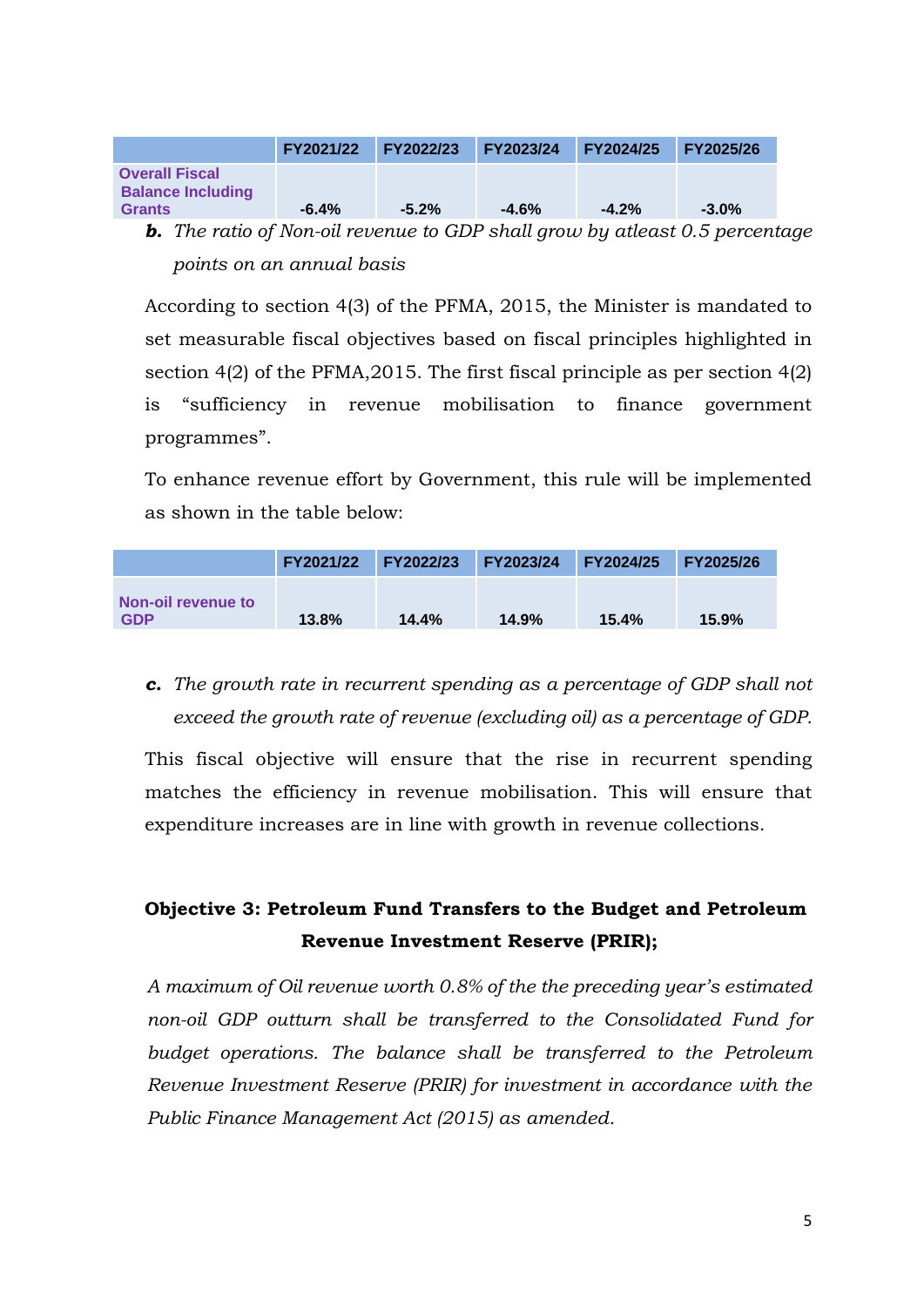This measurable fiscal objective is meant to ensure prudent management of revenues from petroleum resources by insulating the budget from volatile oil revenues that could cause harmful macroeconomic effects, and ensure that both the current and future generations benefit from the proceeds of the petroleum natural resource. This fiscal objective will be reviewed when a minerals fund is created in order to include total revenues from other mineral resources.

#### **DEVIATION FROM THE CHARTER**

- 3.2 Section 7(1) of the PFM Act 2015 provides the circumstances in which deviation may occur due to force majeure and be approved by Parliament. These circumstances are:
	- (i) A natural disaster.

1

- (ii) An unanticipated severe economic shock.<sup>1</sup>
- (iii) Any other significant unforeseen event that cannot be funded under the PFM Act 2015 or using prudent fiscal policy mechanisms.
- 3.3 The Minister shall within thirty days following the deviation, publish a report in the gazette and on the website of the Ministry explaining the reasons for the deviation and the adjustments to be done to bring the overall fiscal deficit back to the set path over the remaining financial years.

<sup>&</sup>lt;sup>1</sup> *A severe economic shock constitutes an unexpected or unpredictable event resulting into a large-scale economic downturn, measured by a contraction in real GDP for at least two consecutive quarters in a quarter-to-quarter comparison from the preceding period.*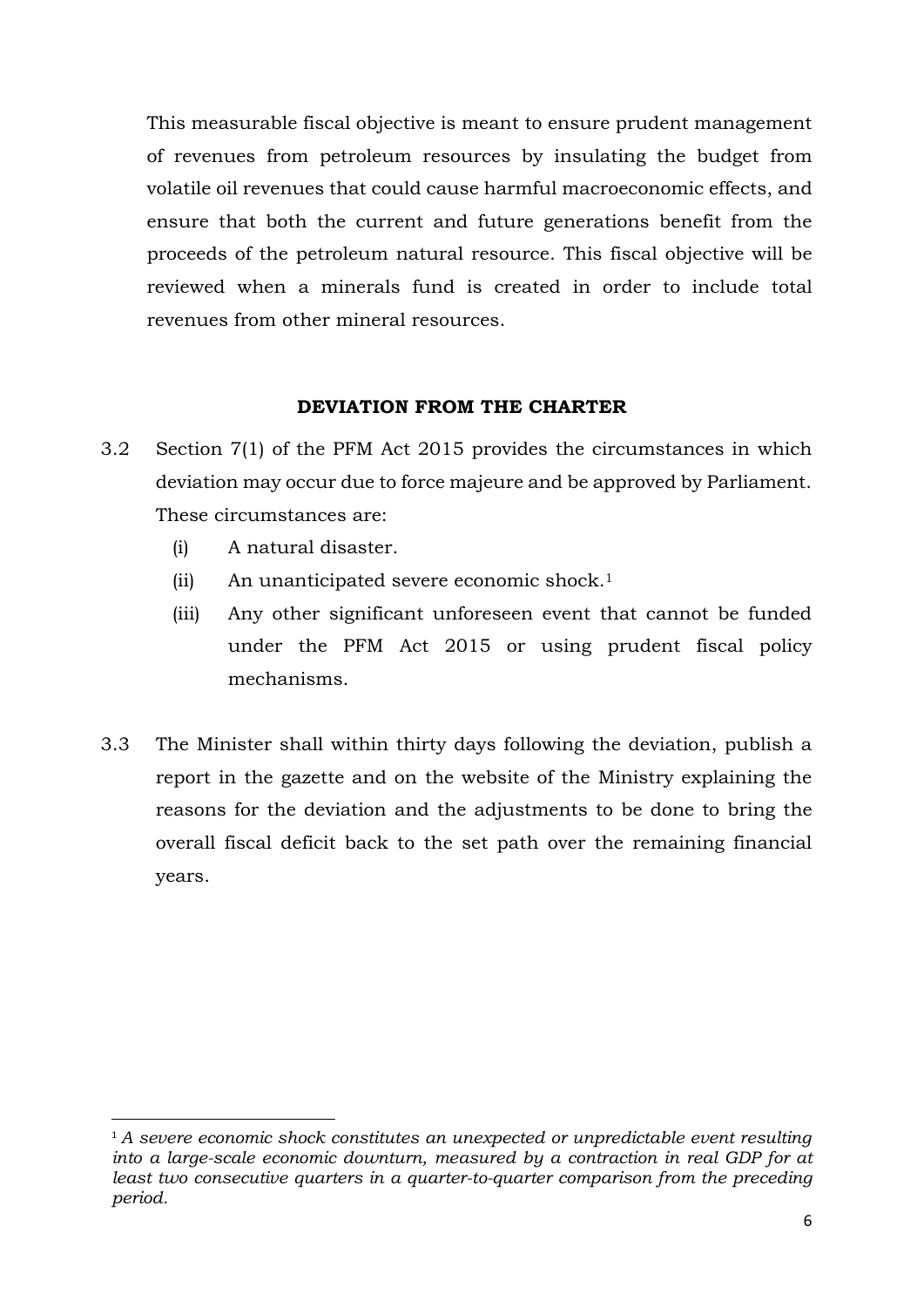#### **UPDATE OF THE CHARTER**

- 3.4 In case the situation requires, the Minister may update the Charter for Fiscal Responsibility using the principles of Fiscal responsibility as set out in Sections 5(3)-(6) of the Public Finance Management Act (2015).
- 3.5 The Minister must submit the updated Charter to Parliament for approval.
- 3.6 The updated Charter shall be submitted alongside an updated Medium Term Fiscal Framework (MTFF) for the remaining period of the Charter, which shows how the updated fiscal objectives will be met on the basis of the economic and fiscal policy assumptions that underpin the Medium Term Fiscal Framework (MTFF).
- 3.7 The Minister shall, within one week after approval by Parliament, publish the updated Charter for Fiscal Responsibility.

#### **CHAPTER 4: METHODOLOGY FOR ASSESSING FISCAL PERFORMANCE**

- 4.1 Coverage of fiscal data shall be based on Public Finance Management Act 2015 fiscal reporting requirements.
- 4.2 In assessing performance against the measurable objectives for fiscal responsibility, Government shall use the following definitions:
	- (i) The "overall fiscal balance" means the difference between the revenues and expenditure.
	- (ii) "Non oil GDP" means the monetary measure of the market value of all goods and services, except oil, produced in a given time period.
	- (iii) "Petroleum revenue" means tax paid under the Income Tax Act on income derived from petroleum operations, Government share of production, signature bonus, surface rentals, royalties,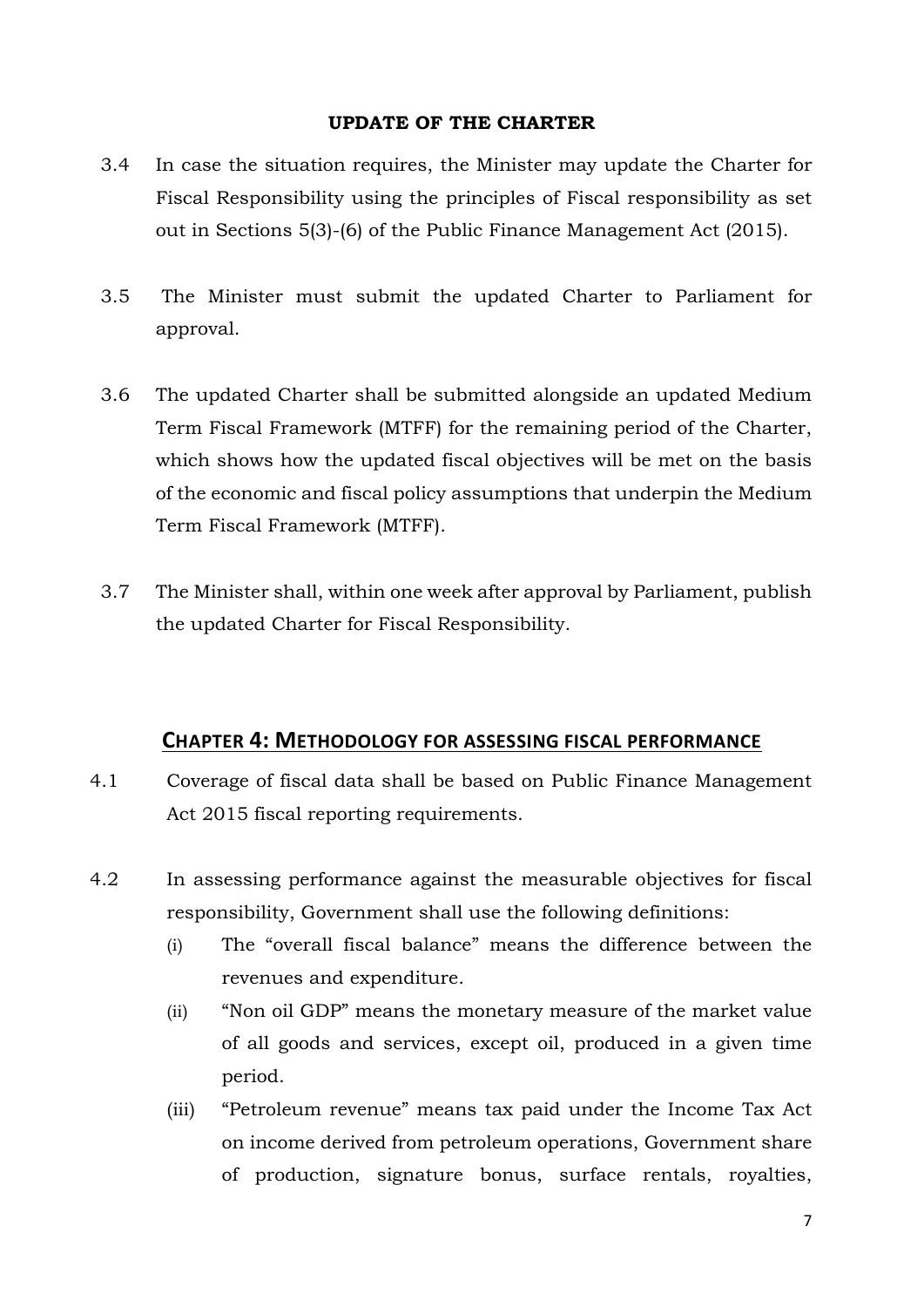proceeds from the sale of Government share of production, any dividends due to Government, proceeds from the sale of Government's commercial interests and any other duties or fees payable to the Government from contract revenues under a petroleum agreement, as defined in the PFM 2015 Act.

- (iv) "Grants" includes project and budget support grants from development partners.
- 4.3 The Economic and Fiscal Update accompanying this Charter shall include a medium term fiscal framework (MTFF) which shows how the fiscal objectives in this Charter will be met on the basis of the economic, fiscal and policy assumptions that underpin the MTFF.
- 4.4 The path for overall budget deficit **(in objective 2)** shall provide the basis for the annual assessment of Government's performance against the Charter for Fiscal Responsibility.
- 4.5 The annual Budget Framework Paper shall determine the medium term expenditure framework limits for each financial year consistent with the third National Development Plan and objectives for fiscal responsibility included in this Charter by:
	- (i) Determining public expenditure plans which are consistent with the third National Development Plan program objectives, prioritised growth opportunities and supporting fundamentals identified in the third National Development Plan.
	- (ii) Setting annual expenditure ceilings which are compatible with the projected path of revenue and the fiscal balance.
- 4.6 A Fiscal Risks Statement (FRS) shall be included in the annual Budget Framework Paper. The statement shall contain the main sources of annual risks to the fiscal objectives of Government included in this Charter.
- 4.7 The Fiscal Risks Statement shall identify and analyse the following: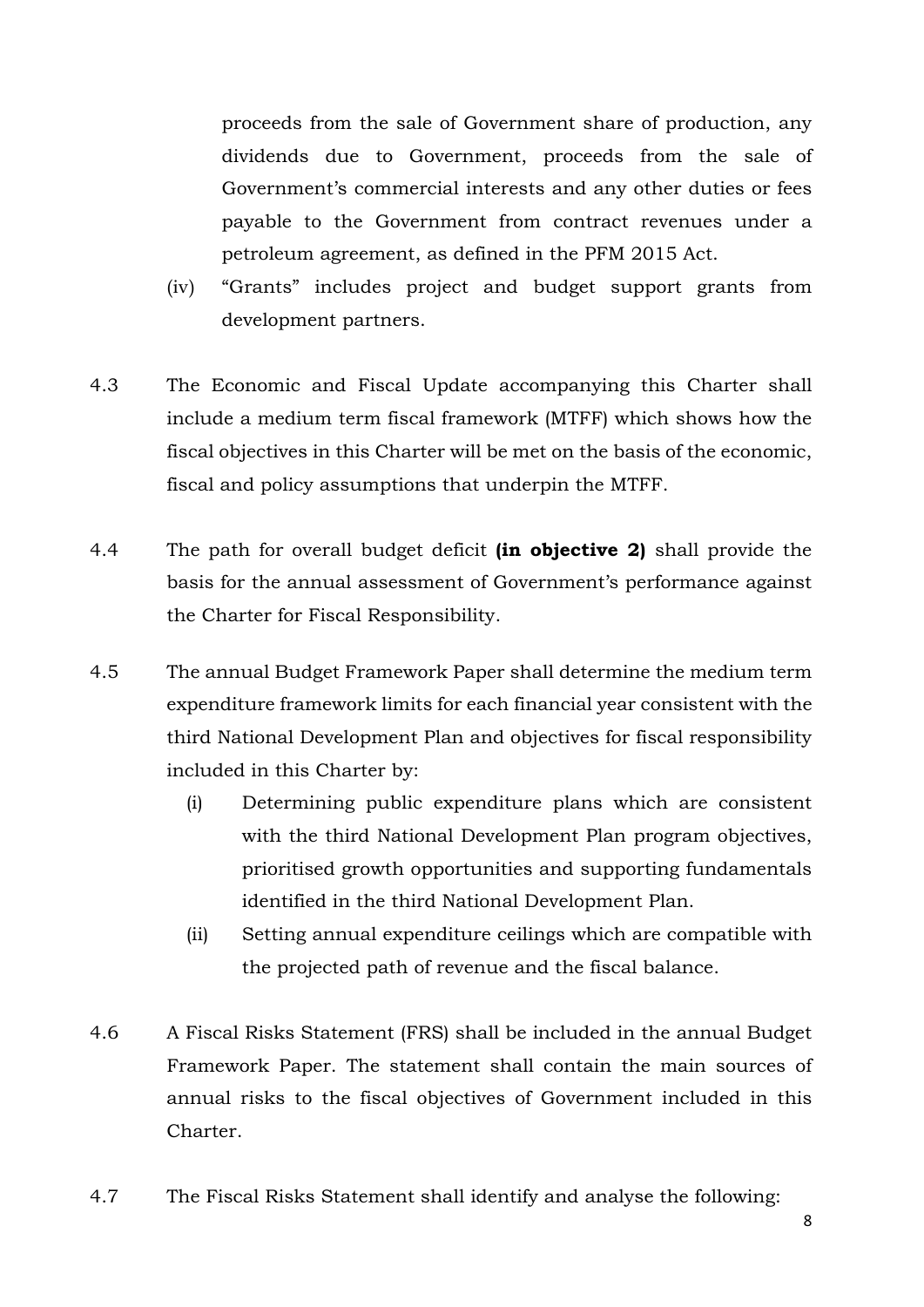- (i) Macroeconomic risks.
- (ii) Risks in public debt management, including the results of the annual Debt Sustainability Analysis.
- (iii) Specific fiscal risks such as loans and guarantees, Public Private Partnerships, natural disasters and any other contingent liabilities.
- (iv) Institutional risks, such as data quality and capacity constraints.
- (v) Risks from narrow and/or volatile revenue sources including natural resources and donor grants.
- 4.8 The Fiscal Risks Statement shall also include a strategy for managing the fiscal risks under 4.7, including Government's decisions on bearing, mitigating and absorbing the risks identified.

## **CHAPTER 5: SOURCES OF DATA TO BE USED FOR REPORTING FISCAL PERFORMANCE**

- 5.1 The sources of data for monitoring the performance of the measurable fiscal objectives in this charter will include the following Government reports:
	- (i) **Annual Budget Framework Paper (BFP)**, published not later than 30 days after 1st February of each year.
	- (ii) **Half-year Fiscal Performance Report**, submitted to Parliament by the end of February of each year.
	- (iii) **Annual Fiscal Performance Report**, submitted to Parliament by the end of October of each year.
	- (iv) **Annual report of the Petroleum Revenue Investment Reserve,**  submitted to Parliament by 1<sup>st</sup> April of the following year.
	- (v) **Audited consolidated accounts of Government.**
	- (vi) Audited accounts of the P**etroleum Revenue Holding Account and Petroleum Revenue Investment Reserve.**